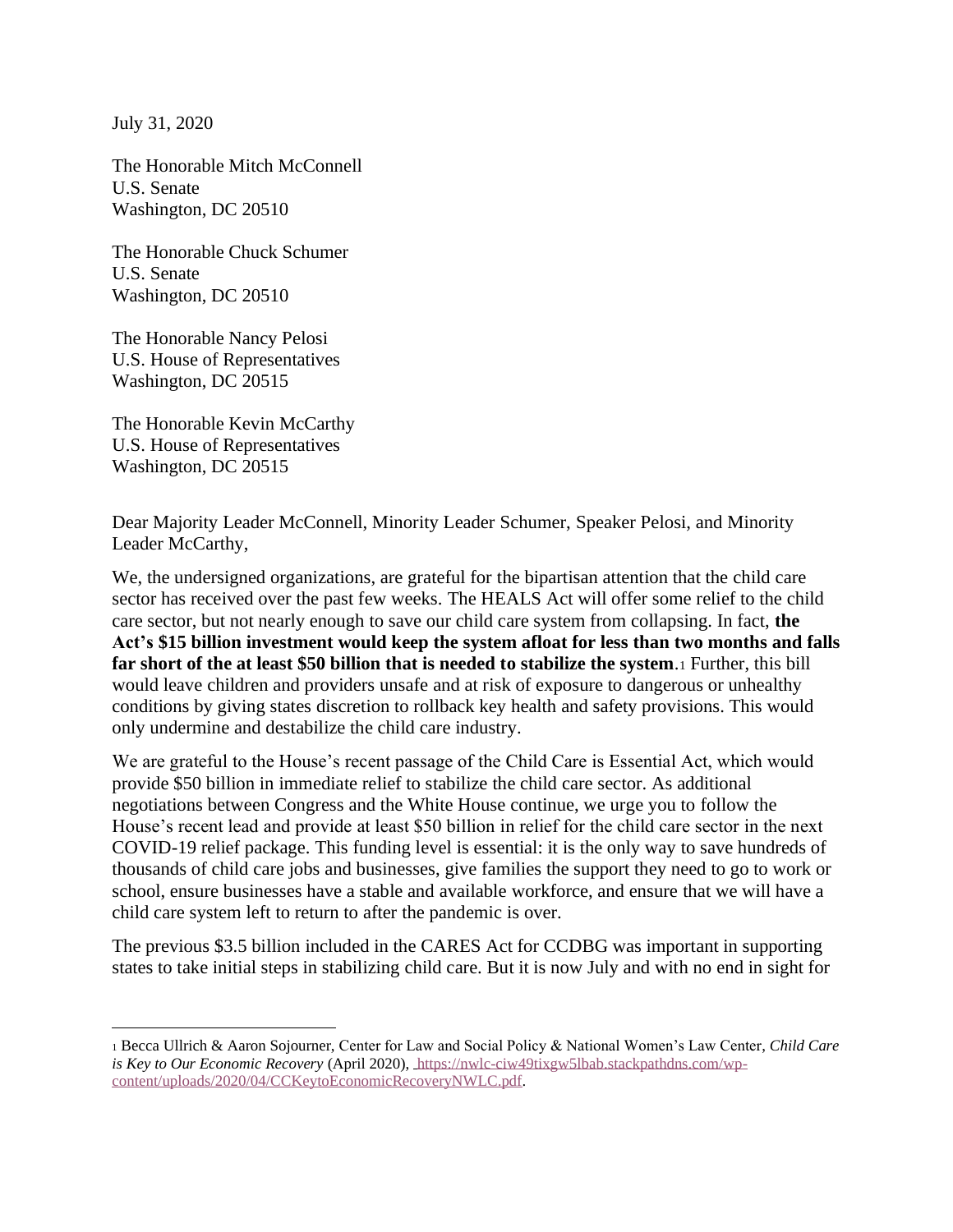this pandemic, states desperately need additional funding to meet the full range of needs in the child care sector for the duration of this crisis.

The need for this funding grows more urgent by the day as states begin to reopen and parents, educators, and providers are in dire straits. Providers who have remained open or are starting to reopen are facing a nearly impossible task: caring for children in a safe environment that meets public health guidelines, but without the necessary resources to do so. As enrollments—and therefore, revenues—decrease, providers who were already operating on razor-thin margins before the crisis are struggling to figure out how to remain open. On top of this, they will have higher operating costs than before the pandemic to cover the necessary personal protective equipment (PPE) and cleaning supplies to adapt their facilities to meet public health guidelines, find and pay substitute educators when someone is sick, and more.

The stakes are still high if the necessary relief is not provided. According to the most recent survey from NAEYC, 7% of child care programs are expected to remain closed by the end of July because of financial reasons. This number jumps to 22% by the end of September and 23% by the end of December. Only 18% of child care programs expect to survive longer than a year. These statistics are alarming, and without sufficient relief, there will not be a child care system to return to as we look to rebound from this crisis. According to the same survey from NAEYC, approximately 2 out of 5 providers are certain that they will close permanently without additional public investment.<sup>2</sup> Parents, especially women, will not have the care they need to go back to work or school, employers will be unable to restart without workers, and our economic recovery will be jeopardized. Child care educators, who are virtually all women and disproportionately women of color and immigrant women, will be among the most detrimentally impacted. They are working without the resources they need to do the job well, typically paid poverty-level wages, and many are losing their jobs as providers permanently shutter their doors. In fact, since February, more than 258,000 child care workers have lost their jobs.<sup>3</sup> Without well-resourced and supported educators, our child care system cannot operate and failing to support them will leave providers without a workforce and families without providers on which to rely. Families, providers, and educators from all over the U.S. have their own heartbreaking story to share about how the child care crisis is playing out in their lives. We encourage you to use these stories and voices<sup>4</sup> as your guide as you negotiate the next COVID-19 relief package.

We urge you to provide at least \$50 billion in funding for child care in the next relief package to meet the needs of child care providers, educators, and parents and to reflect the essential role child care plays in supporting our public health response now and our recovery from this crisis.

<sup>2</sup> National Association for the Education of Young Children (NAEYC), *Holding On Until Help Comes: A Survey Reveals Child Care's Fight to Survive* (July 13, 2020), [https://www.naeyc.org/sites/default/files/globally](https://www.naeyc.org/sites/default/files/globally-shared/downloads/PDFs/our-work/public-policy-advocacy/holding_on_until_help_comes.survey_analysis_july_2020.pdf)[shared/downloads/PDFs/our-work/public-policy-](https://www.naeyc.org/sites/default/files/globally-shared/downloads/PDFs/our-work/public-policy-advocacy/holding_on_until_help_comes.survey_analysis_july_2020.pdf)

[advocacy/holding\\_on\\_until\\_help\\_comes.survey\\_analysis\\_july\\_2020.pdf.](https://www.naeyc.org/sites/default/files/globally-shared/downloads/PDFs/our-work/public-policy-advocacy/holding_on_until_help_comes.survey_analysis_july_2020.pdf)

<sup>3</sup> Center for Law and Social Policy (CLASP), Statement for the Record, House Ways and Means Worker and Family Support Subcommittee Hearing: The Child Care Crisis and the Coronavirus Pandemic (June 23, 2020), [https://www.clasp.org/sites/default/files/publications/2020/07/CLASP%20Child%20Care%20Final%20W%26M%2](https://www.clasp.org/sites/default/files/publications/2020/07/CLASP%20Child%20Care%20Final%20W%26M%20Statement%20for%20the%20Record_0.pdf) [0Statement%20for%20the%20Record\\_0.pdf.](https://www.clasp.org/sites/default/files/publications/2020/07/CLASP%20Child%20Care%20Final%20W%26M%20Statement%20for%20the%20Record_0.pdf) 

<sup>4</sup> Child Care in Crisis: Stories from the Field (July 2020),

[https://s3.amazonaws.com/s3.momsrising.org/images/Child\\_Care\\_Storybook\\_New.pdf](https://s3.amazonaws.com/s3.momsrising.org/images/Child_Care_Storybook_New.pdf)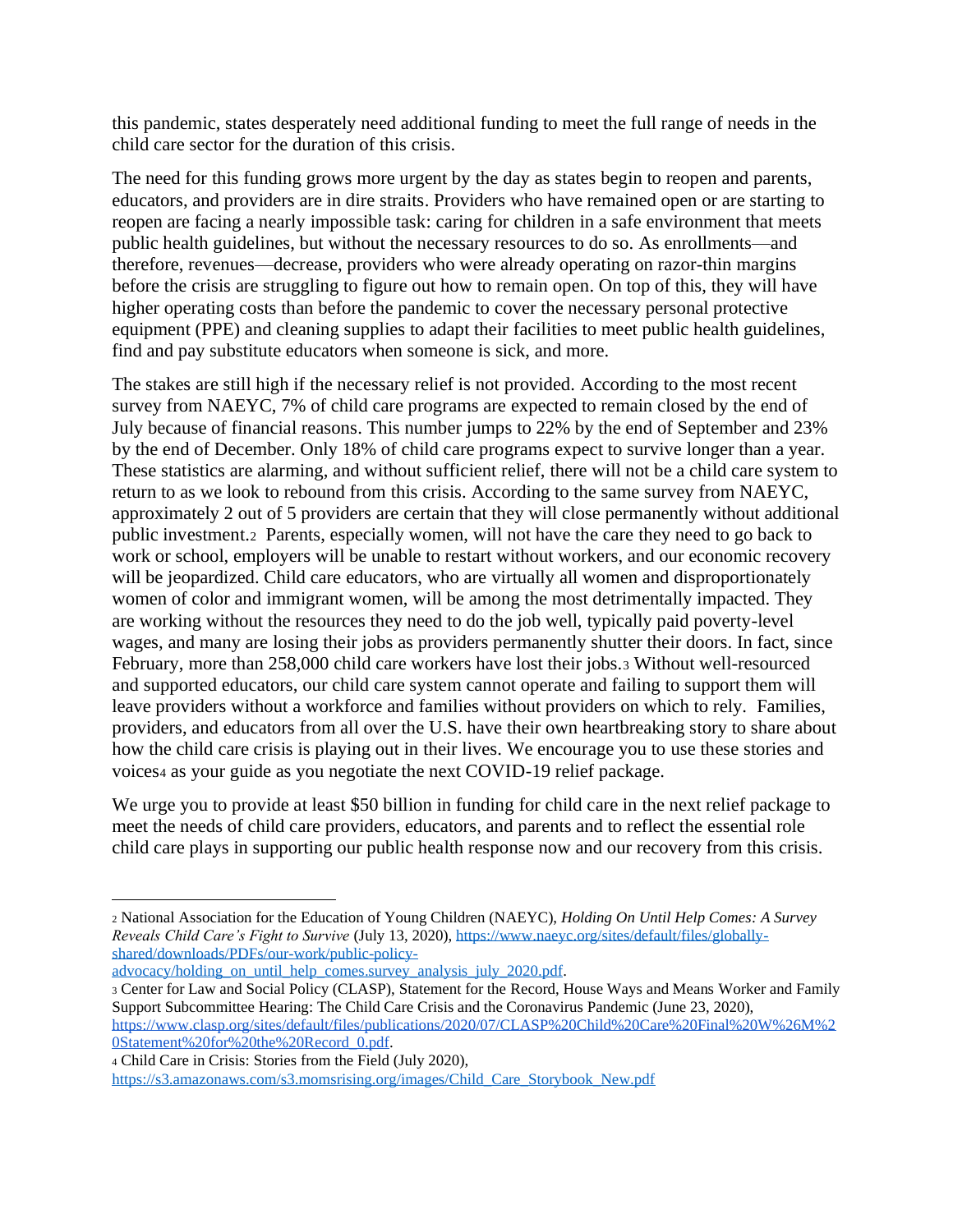Sincerely,

All Our Kin

Alliance for Strong Families and Communities

American Academy of Pediatrics

American Federation of State, County and Municipal Employees (AFSCME)

American Federation of Teachers

Caring Across Generations

Center for American Progress (CAP)

Center for Law and Social Policy (CLASP)

Child Care Aware ® of America

Child Welfare League of America

Children's Aid

Children's Defense Fund

Coalition on Human Needs

COFI/ PowerPac

Community Change

Council for Professional Recognition

First Focus Campaign for Children

Forum for Youth Investment

Indivisible

Institute for Childhood Preparedness

Institute for Women's Policy Research

Justice for Migrant Women

Low Income Investment Fund

Lutheran Services in America

MomsRising / MamásConPoder

**NAACP** 

National Association for the Education of Young Children (NAEYC)

National Association for Family Child Care

National Child Care Association (NCCA)